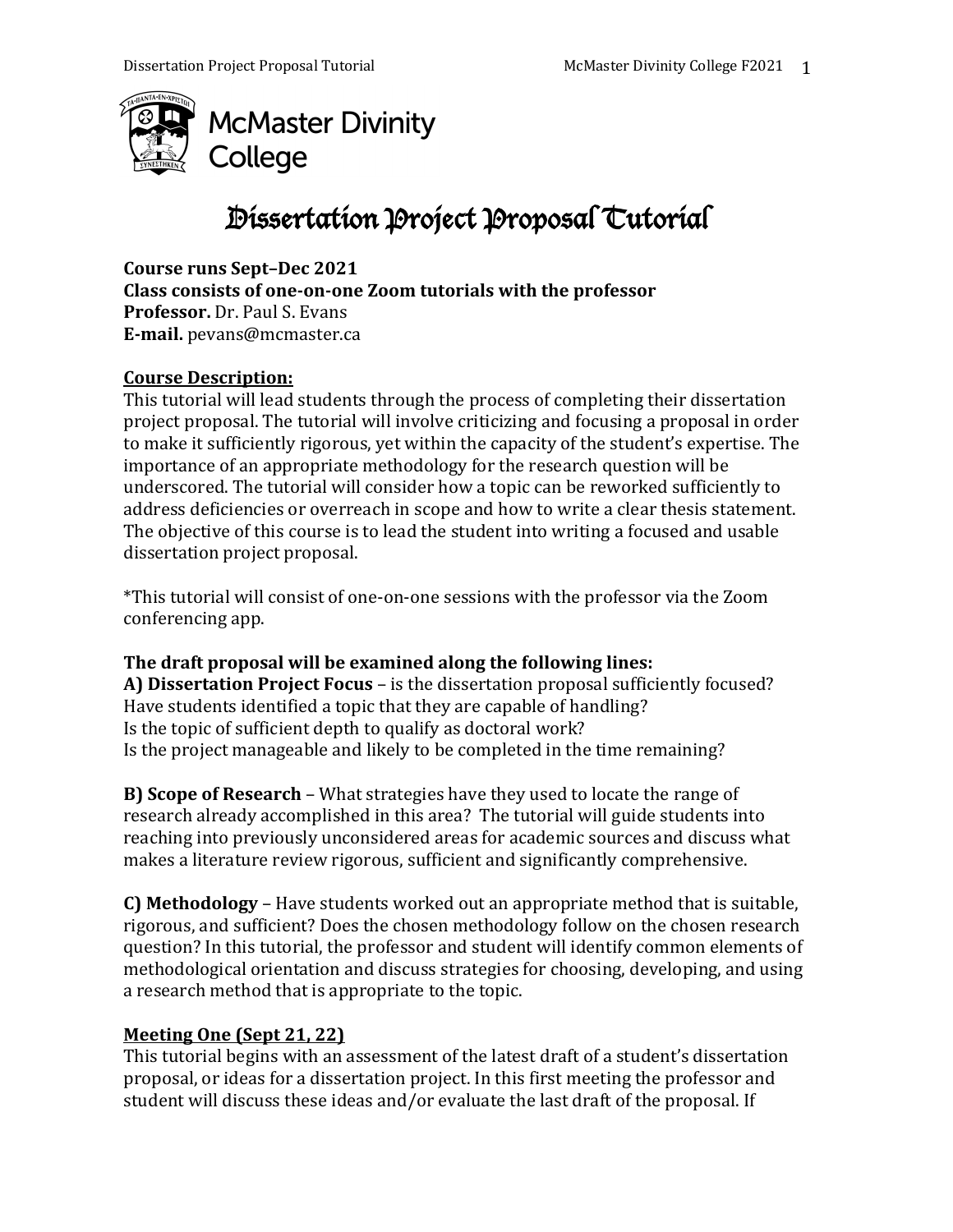available, feedback from students' primary supervisors will be examined and there will be discussion regarding the student's own self-assessment and any barriers and impasses that have prevented the student from having a successful proposal thus far.

From this meeting the **professor will set out assignments and the procedure** that will be completed subsequent to the second meeting.

## **Subsequent Meetings (TBD)**

The proposal will be broken down into assignments that will be determined *in situ* with the professor during the first meeting. They will likely break down as follows.

## **1. Dissertation Abstract. 1-2 pages** (Double-spaced): Due: **Oct 6**

Students will write a short abstract summarizing their dissertation project. This abstract represents a student's formulation of their topic which is further defined and explored in their research proposal. The abstract must not exceed 350 words. Student will send the abstract to the professor at least two days before the scheduled meeting time arranged with the professor at which time they will go over it together via a Zoom conference.

## **2. Literature Review Section: 5–8 pages** (Double-spaced): Due**: Oct 20**

Students will write a review of previous literature applicable to the student's particular area of research interest that critically interacts with this secondary literature and shows how their proposal responds to this body of research. In this section. The professor will provide some guidance on how to find research on a topic and how to ensure their research question is based on an awareness of what has been said in the secondary literature and is responding to the academic discussion. Student will send the literature review to the professor at least two days before the scheduled meeting time arranged with the professor at which time they will go over it together via a Zoom conference.

## **3. Research Methodology Section.** 5-8 pages (Double-spaced): Due: Nov 24

Students will write the methodological section of their proposal that demonstrates an awareness of issues in the literature regarding their chosen methodology with special reference and application to a student's particular area of research interest.

Student will send the methodology section to the professor at least two days before the scheduled meeting time arranged with the professor at which time they will go over it together via a Zoom conference.

## **3. Draft of Dissertation Project Proposal**: **6,000–8,000 words.** Due**: Dec 8**

Students will prepare their dissertation project proposal based on the abstract which will describe the thesis, the literature review, and the methodology to be employed. The proposal will also summarize anticipated conclusions or outcomes. Proposals must evince logical argumentation, clarity of expression, understanding of the relevant scholarly literature and the methodology employed, and their potential to contribute to the chosen academic field. Student will send the abstract to the professor